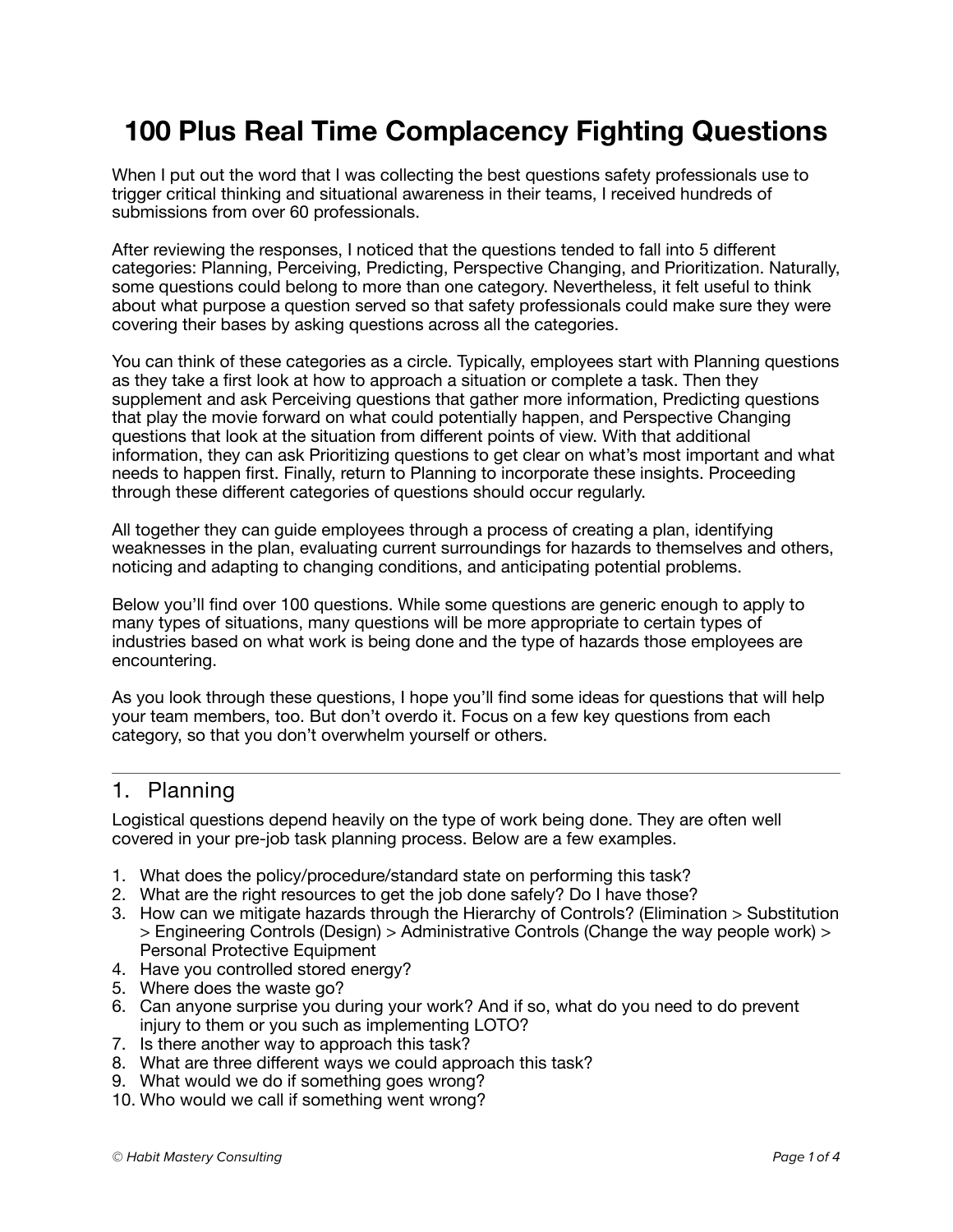- 11. Are you ready for the part to drop during disassembly?
- 12. Where is the emergency shut off button?
- 13. What is our specific "stop work" criteria for these (or other) tasks?
- 14. What emergency procedures are needed for this activity (ex, excavation cave-in, confined space injury, fall-related injury, exposed to hazardous waste)?
- 15. Who is responsible for what tasks?

## 2. Perceiving

You could also call these observation questions, but I liked the symmetry of each question type starting with a P. These are questions that gather information, prompt awareness, and aid hazard identification using the senses, past experiences, and best practices. Many of these questions can be systemized into the the pre-job planning phase, job aids, or checklists.

- 1. Take time for the 5x5x5: take 5 steps back to take 5 seconds, what are 5 possible hazards?
- 2. What do you see?
- 3. What do you hear?
- 4. What do you smell?
- 5. What are the hazards?
- 6. What can cause you to slip or fall?
- 7. What can bite or sting you?
- 8. What will hurt your hands?
- 9. How can the weather effect you?
- 10. What is happening around us?
- 11. Is the impact area secure below your work? Is everything secure above your work zone?
- 12. What environmental conditions such as noise, lighting, vibration, weather, or design issues could impact the task?
- 13. How many hours of sleep did you get?
- 14. How many hours have you worked today?
- 15. When is the last time you hydrated?
- 16. What task sucks the most for your body?
- 17. Is this the right tool for the job?
- 18. Are you "making due" with the wrong tool?
- 19. Is this the right PPE for the job?
- 20. Has the scope changed?
- 21. Has anyone ever been hurt doing this? What similar incidents have resulted from the task we are about to undertake?
- 22. What have we done in the past for similar situations?
- 23. What is different today (from the last time we did this)?
- 24. Do you have accurate, official, written procedures for this job?
- 25. Do I have sufficient help from coworkers to complete this task safely?

# 3. Predicting

Questions that prompt critical thought by identifying potential consequences of actions and thinking through how situations can develop.

- 1. How severe is each hazard?
- 2. What is the worst thing that could happen?
- 3. What is the most likely thing to happen?
- 4. What are possible undesired outcomes?
- 5. What are the three highest risk hazards with this task?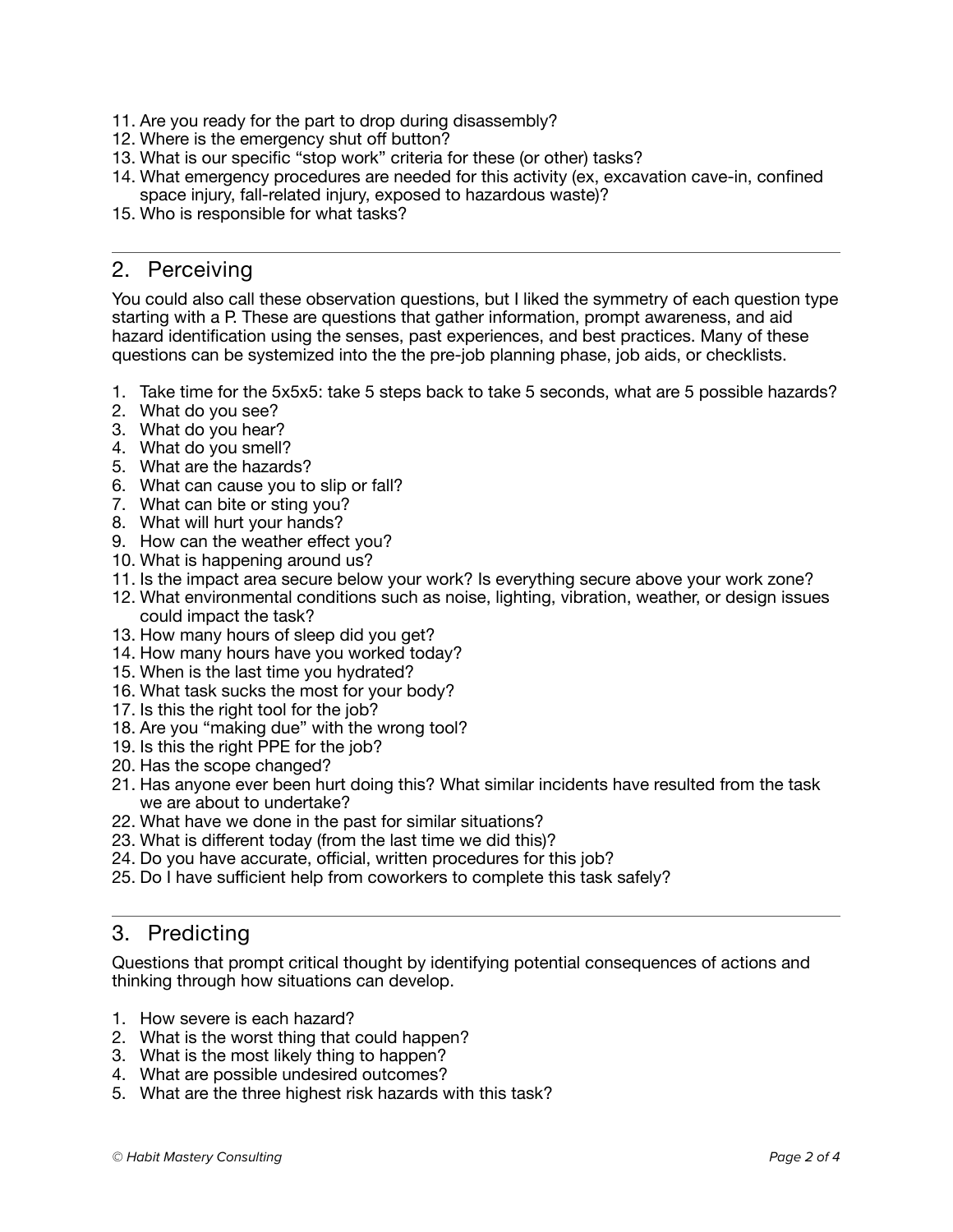- 6. What do you think is possible vs. probable?
- 7. What is the best case scenario and what can change that outcome?
- 8. How are changing conditions or stored energy impacting my safety?
- 9. When I am most likely to make a mistake, where will it be and what time will it be?
- 10. When that "thing" goes wrong, what protects you from injury? Is that enough?
- 11. Who is someone, who if I said they were injured, your response would be "oh yeah, I saw that coming." What caused the injury?
- 12. Where are your knuckles going to land when the wrench slips?
- 13. Where is the next injury going to happen?
- 14. If something in this process or room was going to kill me what would it be?
- 15. If we did a pre-mortem (talking about a hypothetical situation where this went horribly wrong), what factors likely would have caused it?
- 16. If something breaks, can we keep everyone out of the way?
- 17. What could be interpreted in the wrong way?
- 18. What is my gut telling me?
- 19. What or who else could this impact?
- 20. Has anyone left or joined your team in the past month?

## 4. Perspective Changing

Questions that prompt looking at a situation from different angles in order to bring to light unanticipated consequences, easily over looked hazards, or missing components.

- 1. Devils Advocate: How do you know that?
- 2. Devils Advocate: Where are you getting that data?
- 3. Devils Advocate: What if that isn't true?
- 4. Mental State: What's changed since we first started looking at this?
- 5. Mental State: Are we overconfident?
- 6. Mental State: Do we feel rushed?
- 7. Mental State: Is my attention divided with other tasks or personal items?
- 8. Mental State: Is anything incentivizing the opportunity to NOT work safely? Ie. Is production and scheduling prompting short cuts?
- 9. Mental State: Is this the first or last job of your day, shift, or week?
- 10. How does this other team's work effect us or our work area?
- 11. How does my work effect others?
- 12. Am I creating a hazard that could cause someone to be injured? How could you hurt someone else doing this?
- 13. Have job planners and supervisors effectively communicated this work scope with the work crew?
- 14. Are all members of the team on board and understand what needs to be done and when?
- 15. How can we verify this plan/procedure/policy has been effectively communicated?
- 16. Who do we need to communicate with prior to performing task (foreman, supervisor, safety representative, general contractor, other tradesmen or workers not in our crew, do we need prior approval for high hazard work)?
- 17. Do all employees understand clearly what the hazards are?
- 18. If your 17 year old son or daughter got a job here and they were assigned to this job that you're doing right now, what would you warn them about before you turned them loose?
- 19. If you observed your son/daughter doing this, would you approve? Are the hazards reduced to a level of risk that is acceptable for someone I care about to be around?
- 20. What would someone need to know to not get hurt doing this?
- 21. Do you think there's a better way?
- 22. What is the most difficult thing we ask you to do and why is it difficult?
- 23. What is the dumbest thing we ask you to do and why is it dumb?